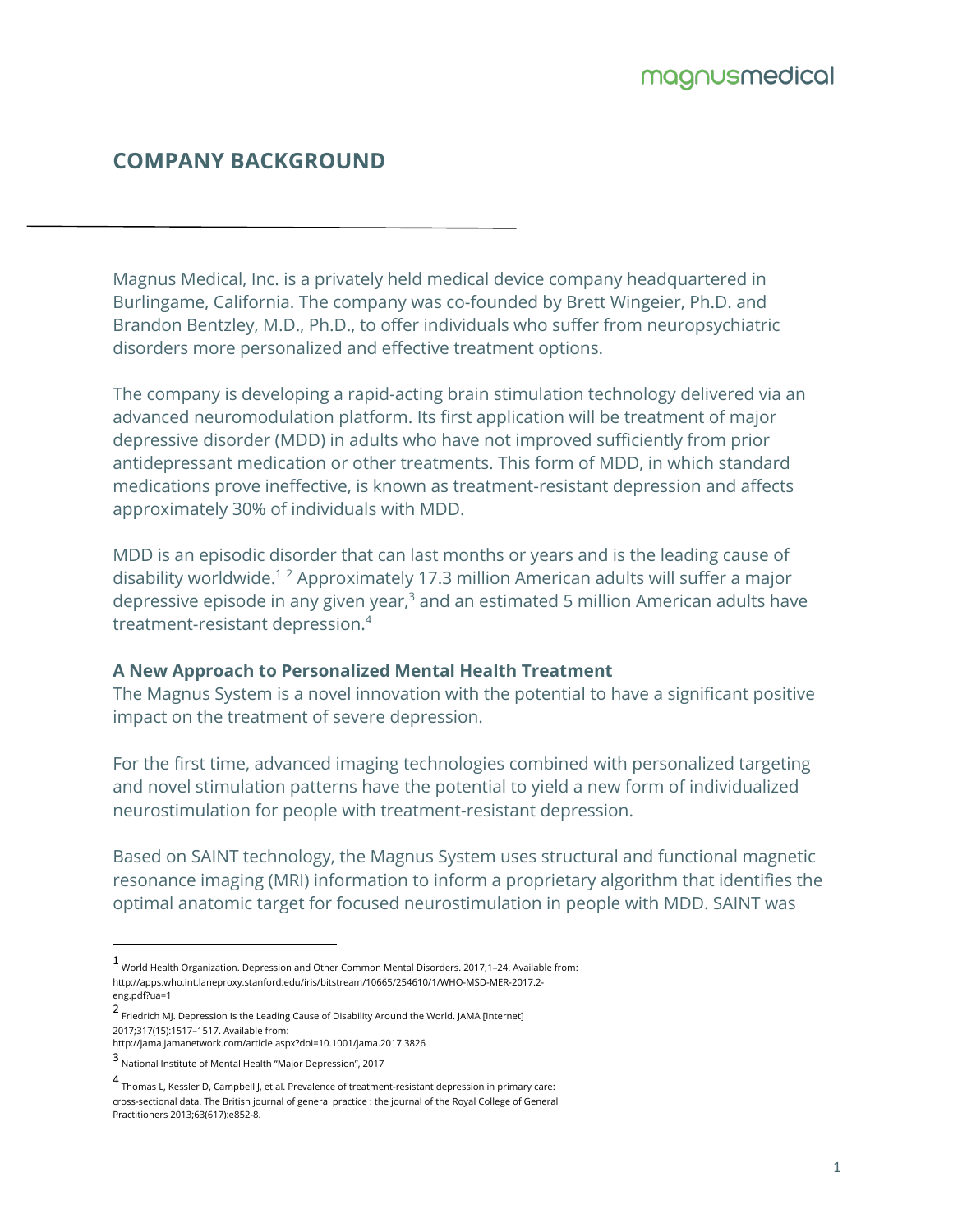developed at Stanford and licensed to Magnus Medical for commercialization in October 2021.

Specifically, the Magnus System uses MRI images of brain activity to identify the most strongly-connected portions of the left dorsolateral prefrontal cortex with respect to a deeper subregion, the subgenual cingulate. In people who have MDD, the subgenual cingulate becomes overactive, and the ability to inhibit inwardly directed negative thoughts is impaired. By precisely stimulating part of the dorsolateral prefrontal cortex, activity in the subgenual cingulate is reduced, and mood regulation can be restored.<sup>5</sup>

Stimulation to this precise region is delivered with a specialized, high-dose pattern of repetitive magnetic pulses that induce neurons to fire. This form of stimulation is capable of safely and effectively modifying activity in brain networks related to major depression. Treatment with the Magnus System is designed to be delivered on an accelerated timeline—10 sessions a day, composed of 10-minute treatments with 50-minute breaks for five consecutive days. This patterned stimulation with regular rest periods activates the neuroscience underlying *spaced learning:* short, intensely focused periods of learning with breaks over a period of time.

By comparison, conventional treatments for intractable depression take weeks to months to begin working, and provide remission from depression for only a fraction of people.

## **Clinical Results**

The SAINT technology has demonstrated profound, rapid results in intractable depression in an investigational setting.

In the [American Journal of Psychiatry](https://ajp.psychiatryonline.org/), results from a double-blinded randomized controlled trial (RCT) evaluating SAINT suggest that the novel approach has the promise to be a reproducible, rapid, and highly effective treatment for severe, refractory depression in an investigational setting. Fourteen people received active treatment, and another 15 people received sham (placebo) treatment. The results show that 79% of people in the active treatment arm entered remission—that is, the elimination of depression symptoms based on the Montgomery-Åsberg Depression Rating Scale (MADRS)—compared to people in the sham treatment arm, where 13% of the people entered remission.

In an earlier pilot [trial](https://ajp.psychiatryonline.org/doi/10.1176/appi.ajp.2019.19070720) evaluating SAINT, 19 of 21 people (90%) entered remission. The restoration of healthy neural activity for many people was life-changing, and within five days, symptoms (including thoughts of suicide) improved dramatically.

<sup>5</sup> Liston et al. 2015; Weigand et al. 2017.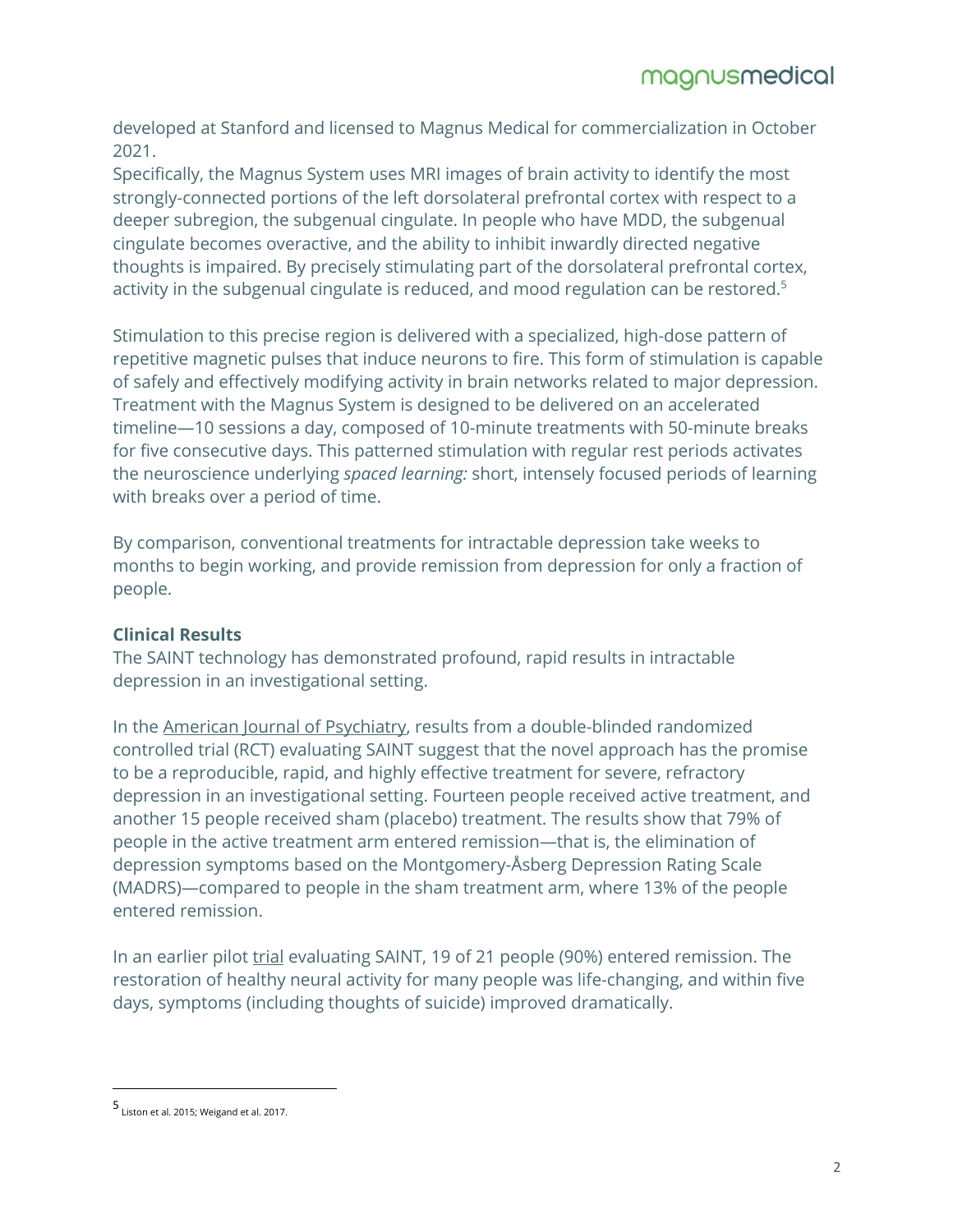Clinical trial data from the five-day treatment protocol in treatment-resistant depression indicate that SAINT was safe and well-tolerated in this investigational setting.

### **Funding, Investors, and the Executive Team Founders**

Magnus Medical Inc. has raised \$25M in Series A financing co-led by Jazz Venture Partners and Red Tree Venture Capital. The company's seasoned co-founders possess both professional experience and broad industry knowledge, and together they have assembled an impressive internal team.

Dr. Wingeier has 20 years of neuromodulation industry experience. He co-founded Halo Neuroscience and is an alumnus of NeuroPace and Autonomic Technologies, where he was a principal engineer and clinical scientist, holding more than 60 U.S. patents. Dr. Bentzley is a board-certified psychiatrist and neuroscientist with a track record of NASA & NIH-funded research in basic and clinical domains. Before co-founding Magnus Medical, he was director of innovation of the Stanford Brain Stimulation Lab. Scott Ashworth, who joined the company as CCO, brings over 30 years of leadership experience in the medical device and health care data industries with Fortune 500 and startup organizations. Most recently, he was CCO for DocSpera, a pre-and post-operative care coordination platform addressing care continuum challenges facing procedural specialists and OR professionals.

#### **About Depression**

Depression is caused by specific and identifiable changes in an individual's brain network. It is a common and serious medical illness that is the leading cause of disability worldwide.<sup>6</sup> One in five American adults will experience mental illness each year.<sup>7</sup> Despite the pervasiveness of depression, misunderstandings, misinformation, and stigma associated with depression can be a severe impediment to treatment options.

According to Nolan Williams, M.D., assistant professor of Psychiatry and Behavioral Sciences at Stanford University Medical Center, psychiatry is the only field in medicine where biological treatment options on average diminish in the hospital setting.

"If you have a heart attack or a stroke, for example, you can go to the hospital and receive sophisticated treatments that are only available at the hospital," explains Dr. Williams. "The options increase as the acuity of the illness increases. Yet, if a person is experiencing a mental health emergency and goes to the hospital, the same options aren't there, and the ability to receive more effective treatment in the hospital is drastically reduced or non-existent."

<sup>6</sup> https://www.who.int/health-topics/depression#tab=tab\_1

<sup>7</sup>https://www.nimh.nih.gov/health/statistics/mental-illness